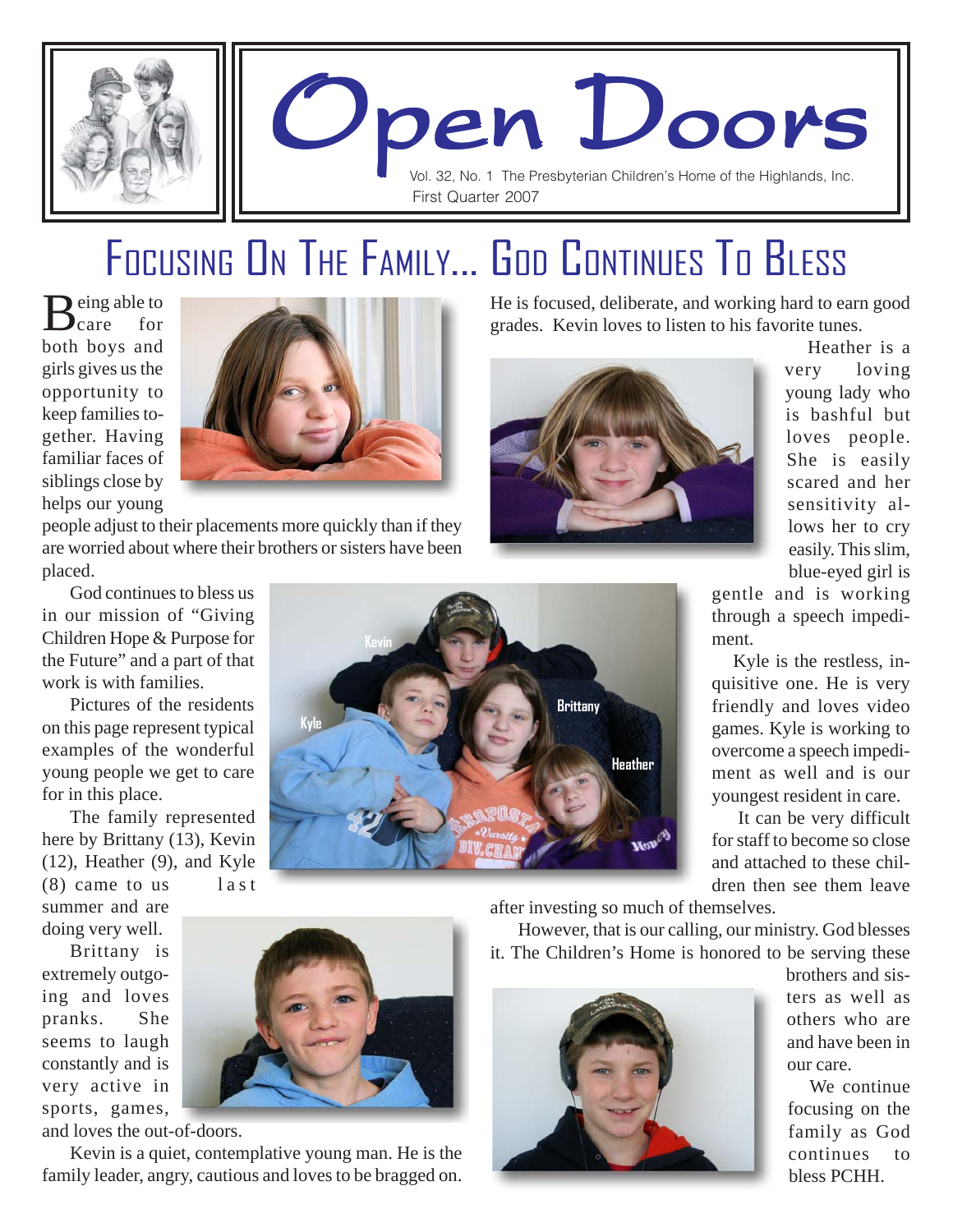

Billy Rice Executive Director

 $B_{\text{year cloud}}$ year clouds our memories, I would like to reflect on the many blessings the Children's Home received in 2006. From both a programmatic and financial standpoint, it was a year to remember!

The need for our ministry has never been stronger. Eighty-one children received services in our residential program during 2006, and our beds were filled at a 93% capacity. Forty more children from surrounding communities received educational services from the Minnick School on our campus, and the autistic program located on our campus served eight children. In addition, twelve of our students were able to transition from the Minnick School into the public school system during the 2006 school year.

On the financial front, the support of our donors has never been stronger. Both the individual contributions and memberships in the New Dawn Society, which honors donors that have included the Children's Home in their estate planning, were at their highest level ever. Significant gifts to the McGavock Center project, along with previous pledges, will allow us to retire the debt earlier than previously anticipated. The future of the Children's Home is stronger than ever.

Please be assured that we are not resting on our laurels. The challenge of caring for an increasingly needy and scarred group of children remains in front of us. We need your continued prayers and support if we are to continue to give the best possible care to our children. I hope you find the articles and pictures in this newsletter as uplifting as I do. They are examples of how we fulfill our mission, "giving children hope and purpose for the future". Because of your love and generosity, we have the chance to turn our children's hopes and dreams into reality. From all of us at the Children's Home, thank you!



### IRA TAX ADVANTAGE

If you are looking for another way to<br>help the Children's Home while you  $\blacksquare$  f you are looking for another way to save on your taxes from your mandated IRA withdrawals, check out this limited time opportunity. All contributions must be made between January 1, 2006 and December 31, 2007.

For more details, go to our web site at http://pchh.org and download the information or call the office and we will mail/e-mail/fax the information to you.



#### *\*Moderator \*\* Vice-Moderator*

#### STORYTELLING FESTIVAL

Our Board of Directors have given the go-ahead to conduct a storytelling festival on our campus as a fundraising event. It will be in memory of Molly Copes.

In the Spring Edition of our 2006 newsletter, we featured Molly Copes, a former board member, retired school teacher, professional storyteller, and lady extronaire who was always promoting the Children's Home. We are honored to be naming this special event in memory of Molly.

We are in the early stages of production where we are seeking a major sponsor(s) to underwrite the cost so we do not have to worry about making it what Molly would have wanted.

If you, your company and/or friends would like to become our major sponsors of the Molly Copes Storytelling Festival, call us for more details at 276-228-2861 and let us know of your interest.

#### INFORMATION AGENTS

If you would like to become an In-<br>formation Agent for the Children's **T** f you would like to become an In-Home, you can do so as easy as one, two, three.

One, decide you want to be one; two, download the resources that interest you and your group from our website; and three, print and share the information as you wish.

We post new information on the website address at least monthly. Please feel free to use these resources as you need them.

Call the Home at (276) 228-2861 if you would need information not given on the web site. Thank you for helping us spread the word about this ministry... we thrive on your prayers, your support and your enthusiam in sharing with others about PCHH.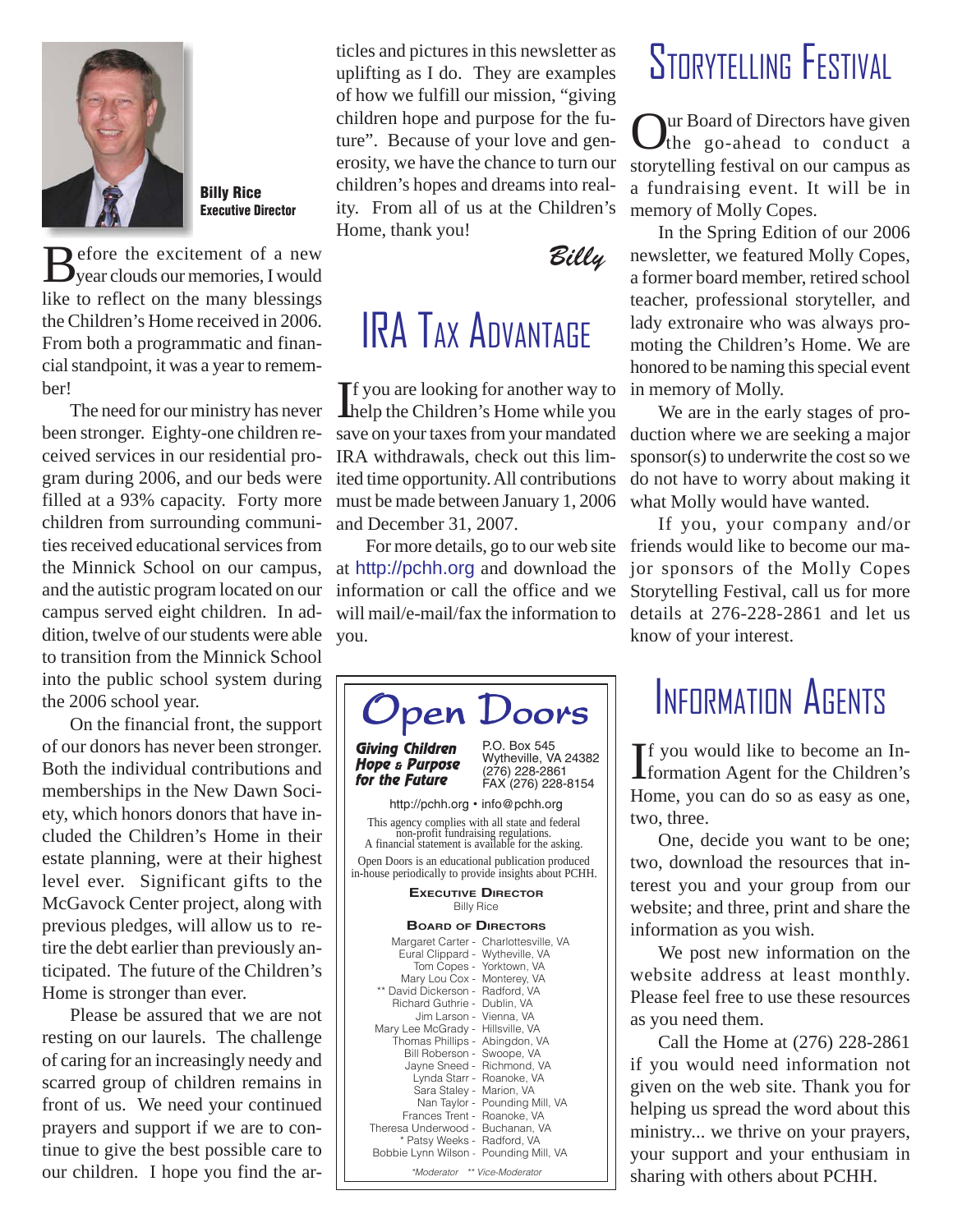#### UP CLOSE AND PERSONAL

The following article was taken from a letter one of our former residents sent to us in December 2006. These excerpts are used with his permission.

The good news is, that by God's grace, Mitchell is writing a completely new chapter in his life that will reflect the hard lessons he has learned at such an early age.

"I was determined to be a success!"

#### **Mitchell Roop**

*"There was a time that you could ask me about my past and all you would get in return was anger and rage. A defense mechanism that I always thought would work, but as I've just recently learned, that defense did nothing but make me hide how I felt inside".*

*"This is my story, my life, and my it's been thirty-six".*

*"I was born on April 13, 1988 at Roanoke Memorial Hospital. My mother and father met each other under different circumstances that most mothers and fathers meet. My mother was a drug dealer, my father was a drug addict".*

*"When I was taken home from the hospital, at least until I was about 2, we really didn't have a steady home. We stayed where we could. Sometimes we'd stay with friends of my parents, shelters, family members".*

*"On September 6, 1989 my sister was born. With another child, it was hard for my parents to support my sister and me, plus two very destructable drug habits of their own. My grandmother let us stay in an apartment complex she owned basically rent free".*

*born. Both of my parents were at possibly the worst state you could be at".*

*"About this time is when I started to explore my surroundings a little bit. I Presbyterian Children's Home. At first remember the apartment we stayed in I hated it but it was only because was only one bedroom, one bath, a change had never been a good thing kitchen, and a living room. My parents for me. After nine days there I was makwere in so much of a zombie state, I ing the transition to this new placement* had to make sure both my brother and and I was doing well". *sister were taken care of".*

*"These were times when my parents would fight and I remember feeling so* PCHH, his dad passed away in prison. *helpless that I would take my siblings and stay in a closet sometimes for two days at a time only coming out for es-made the decision that enough was sentials".*

*"While this was gradually getting worse, the only two people I felt comfortable around was my 3 year old sister and my 2 year old brother. I was four when I first saw crack. Of course I didn't know what it was at the time, but I did know that there was a lot more of it than there was food or anything we needed to live on".*

*struggle to find peace and even though I later found out that the reason for "We rarely were able to take baths. bath tub".*

> *..."I remember we got robbed one time by one of my parents' friends/ junkies. We all had to go into the bathroom while this person held a gun to my father's head. These first four years of my life laid the foundation of my views on life and because I wasn't taught anything about behavior of doing the right thing, I didn't know how to act".*

*"The only example that was set for us was violence and anger so I guess that was when I started down this destructive path that would eventually run my life".*

*..."Even though it may sound like eryone else". I'm just bashing my parents, I was actually very close to my dad. My mother, on the other hand, is a different story".*

*"About another year had passed thing. I began to shut down. At this time ..."So I eventually gave up on every-*

*when once again another baby boy was I was about ten. I'd already been to about 3 foster homes which were unsuccessful.".*

*..."On June 20, 2004, I came to the*

Shorty after Mitchell came to

*"As I watched them bury my dad, I enough and that I had to stop focusing on the past. I made the decision to become a man and fight for my future."*

*..."With the help of the Children's Home I did something that I'd never done before which was to excel instead of only exist. I had problems at first but I slowly learned to channel my anger into motivation. I began saving money, learning different skills, and I was determined to be a success."*

it's only been eighteen years; I feel that that was there was a meth lab in the something very few people in my fam-*"In January 2005 I got my GED, ily have ever done".*

> *"Even though I wouldn't admit it at the time, the Children's Home really made a difference in my life. The only thing I regret is not taking advantage of the many more programs I could have taken".*

> *..."On my 18th birthday I left the Home. I fell back a couple of steps but I bounced back. Now I'm still trying to be the best man I can be. I'll be starting school soon and in a couple of years I hope to come back to the Home and become a houseparent".*

> *..."I've beaten everything thrown in my way and if I could do it, so can ev-*

> Mitchell concluded his letter by expressing his thanks to the staff for their understanding, guidance, and patience, as he grew up.